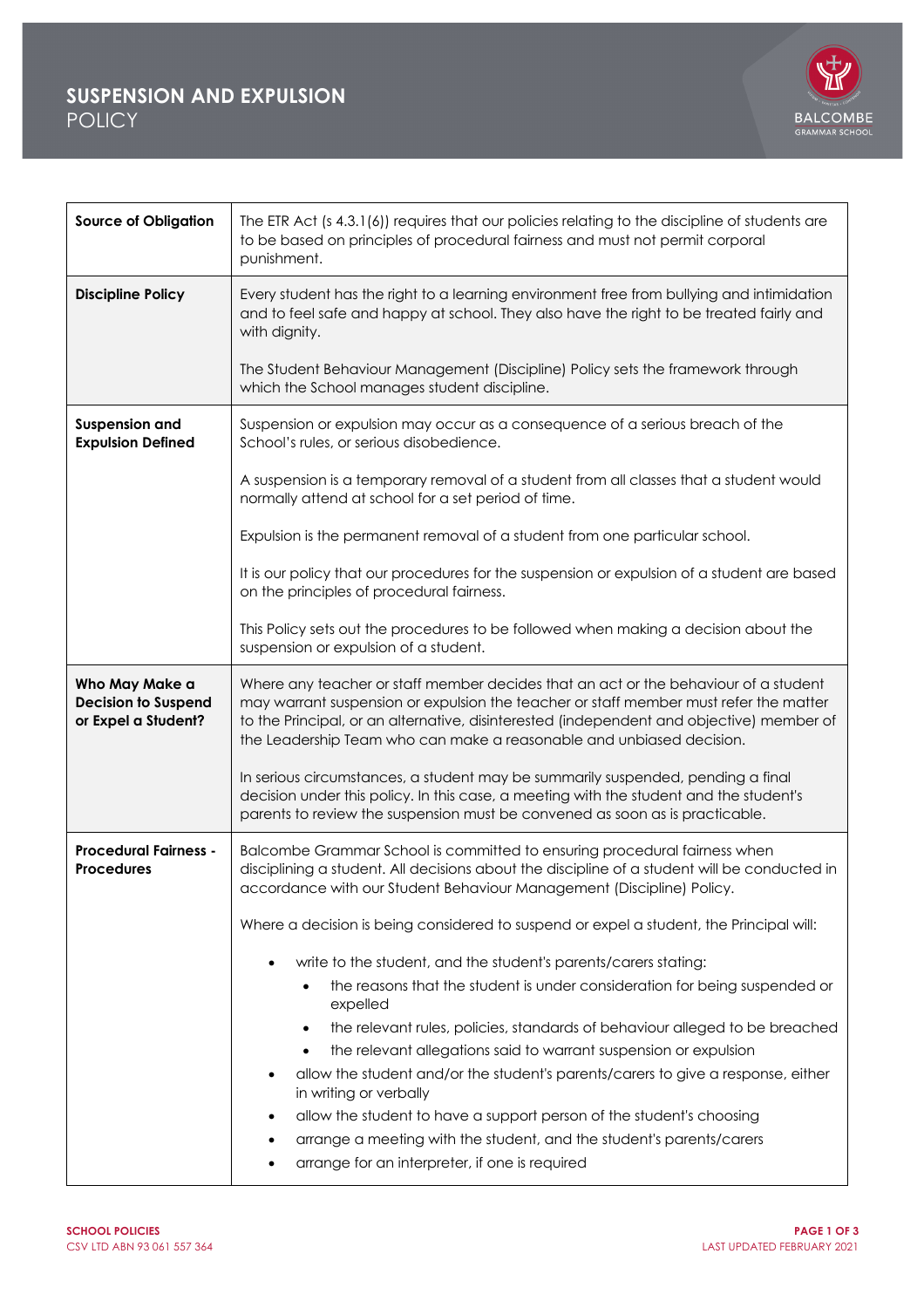## **SUSPENSION AND EXPULSION POLICY**



|                                                                    | meet with the student and the student's parents/carers and/or support person<br>٠<br>ensure that such a meeting is recorded in writing.                                                                                                                                                                                                                                                                                                                                                                                      |
|--------------------------------------------------------------------|------------------------------------------------------------------------------------------------------------------------------------------------------------------------------------------------------------------------------------------------------------------------------------------------------------------------------------------------------------------------------------------------------------------------------------------------------------------------------------------------------------------------------|
| <b>Considerations</b>                                              | The Principal, after following the procedures set out in this Policy, will make a decision<br>about the facts of the allegations against the student. The Principal will then decide<br>whether to suspend or expel a student based on the following considerations:<br>the safety of all students, staff and visitors<br>$\bullet$<br>the seriousness of the student's acts<br>$\bullet$<br>the response or remorse of the student, if applicable<br>$\bullet$<br>the pastoral care and welfare of the student<br>$\bullet$ |
|                                                                    | the student's prospects for rehabilitation.                                                                                                                                                                                                                                                                                                                                                                                                                                                                                  |
| <b>Alternatives to</b><br><b>Suspension or</b><br><b>Expulsion</b> | Despite the fact that a student has been referred for suspension or expulsion, other<br>consequences may be imposed. These are outlined in the Student Behaviour<br>Management (Discipline) Policy.                                                                                                                                                                                                                                                                                                                          |
| <b>Suspensions and</b><br><b>Expulsion</b>                         | A decision under this policy may result in the following consequences:<br>Short Suspension:<br>A short suspension may be imposed as a consequence of things such as continued<br>disobedience, or aggressive behaviour.                                                                                                                                                                                                                                                                                                      |
|                                                                    | The student may be suspended from attending school for a period of four (4) school<br>days or less.                                                                                                                                                                                                                                                                                                                                                                                                                          |
|                                                                    | Long Suspension:                                                                                                                                                                                                                                                                                                                                                                                                                                                                                                             |
|                                                                    | A long suspension may be imposed as a consequence of things such as physical<br>violence, possession of a weapon, possession of a suspected illegal substance or serious<br>criminal behaviour.                                                                                                                                                                                                                                                                                                                              |
|                                                                    | The student may be suspended from attending school for a period of between five (5)<br>to twenty (20) school days.                                                                                                                                                                                                                                                                                                                                                                                                           |
|                                                                    | Expulsion:                                                                                                                                                                                                                                                                                                                                                                                                                                                                                                                   |
|                                                                    | A student may be expelled from Balcombe Grammar School. This should be considered<br>as a last resort.                                                                                                                                                                                                                                                                                                                                                                                                                       |
|                                                                    | An expelled student will be unenrolled from Balcombe Grammar School and will not be<br>allowed to re-enrol without the permission of the Principal.                                                                                                                                                                                                                                                                                                                                                                          |
|                                                                    | A decision to expel a student may only be made after consultation with the Principal.                                                                                                                                                                                                                                                                                                                                                                                                                                        |
| Notification of<br><b>Decision</b>                                 | The decision made under this Policy will be communicated in writing to the student and<br>the student's parents/carers. The Principal will also attempt to communicate this decision<br>verbally.                                                                                                                                                                                                                                                                                                                            |